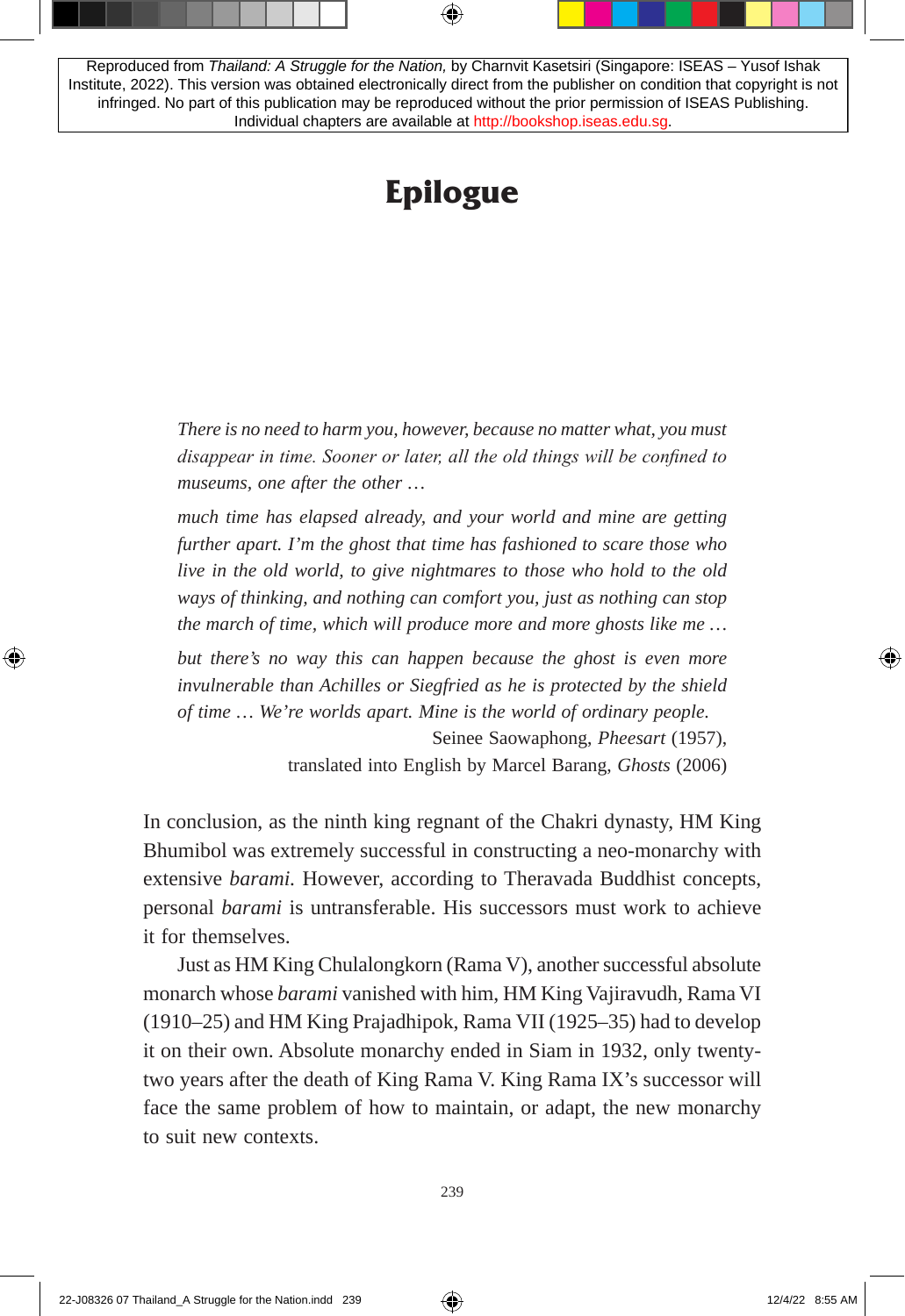As mentioned before, in 1927, Prince Damrong, a chief minister and historian, gave a resoundingly influential lecture about the Thai people and their nation. At one point, the prince said, "The Thai people have three important virtues that sustain Siam to the present day: one, love of national independence; two, tolerance; and three, the power of assimilation."

At the height of Anglo-French colonialism, Chulalongkorn's Siam managed to survive external threats and remain semi-independent. During the Second World War, the new 1932 government of Thailand, the People's Party or *Khana Ratsadon*, collaborated with the Japanese as well as the Allies with even-handed results. From the start of the Cold War, Thailand became a close partner of the United States of America and the Free World, including Japan, fighting external and internal communist threats. Thailand emerged as a leading Southeast Asian nation economically and politically.

Now confronted by more immediate internal, rather than external, uncertainties, will Thailand successfully cope and survive an extended crisis of proxy political conflict between the old *barami* (power-moneyidea) against the new *barami*? Will the reputed Thai virtues that had good results once for Siam function again for Thailand today?<sup>1</sup>

The previous two coups, in 2006 and 2014, against Thaksin and Yingluck respectively, did not restore the nation to normalcy. HM the King's health slowly declined, and he died on 13 October 2016 at the age of eighty-eight. His only son, HRH Prince Vajiralongkorn, born in 1952, became King Rama X at the age of sixty-four.

On 24 March 2019, Thailand had another election, followed by the new king's coronation in early May. The question remains, *Quo Vadis?* a Latin phrase meaning "Where are you marching?" supposedly addressed by Saint Peter to the risen Christ during their encounter along the Appian Way, according to Christian tradition.

As a Thai and Southeast Asian academic, I noted with interest that during the March 2018 Association for Asian Studies conference in Washington, DC, a guest post was published on the University of California Press blog. Written by Claudio Sopranzetti, a postdoctoral research fellow at Oxford, it began: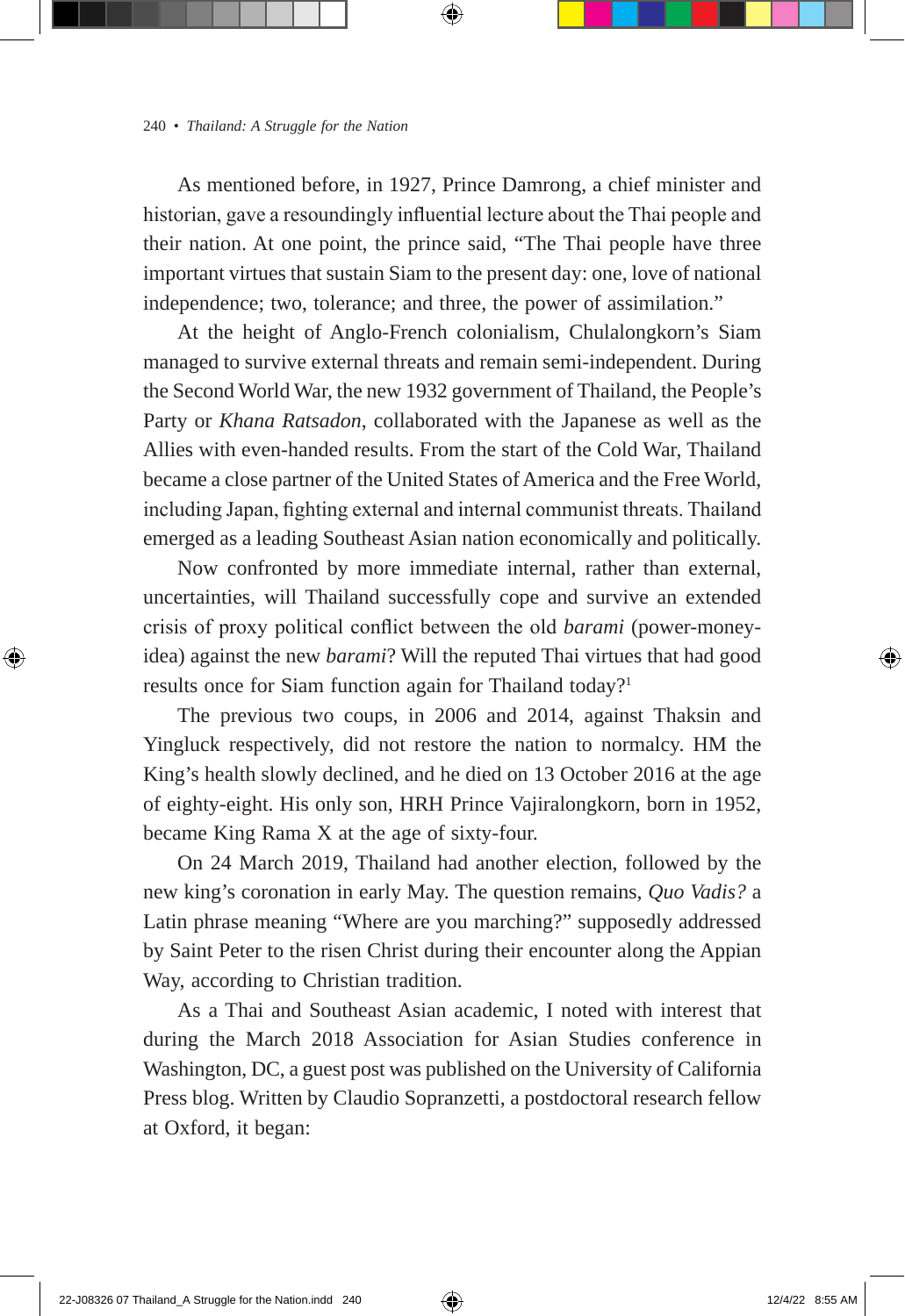In 1848, Karl Marx opened his manifesto with an eloquent sentence: "A specter is haunting Europe—the specter of communism."

One hundred and seventy some years later, Laos and Vietnam are among the fastest growing economies of twenty-first-century capitalism and the Chinese Communist Party somewhat abandoned the post-Mao doctrine of putting its assembly above any individual leader. Communism, which once materialized so prominently in East Asia, is little more than a faded ghost, haunting no one. Yet another specter has taken its place in Asia—the specter of authoritarianism.

Sopranzetti went on to elaborate:

Whether in terms of China's attempts to establish a life-long chairmanship, Philippines' systematic dismissal of habeas corpus or … Thailand's new forms of constitutional dictatorship, a new wind of authoritarianism is blowing over East Asia. Contrary to existing theories of the "end of history" or of "democratic transition," this wind does not waft against the wish of the middle classes, but rather with their support. And it is not a temporary breeze, destined to die out, but rather a stable wind, one that carries forward an alternative system of governance … the growing popularity of authoritarian ideology among local middle class, a popularity that finds its roots in the shifting local meaning of words like corruption, good governance, and rule of law.

As an academic, teaching and observing in and around Thailand, I tend to agree with Sopranzetti. After the general election of 2015, Myanmar had high hopes of a democratic transition. Now those hopes are quickly declining. The Tatmadaw, Myanmar's armed forces, is omnipresent with no sign of civilian good governance.

Laos and Vietnam are functioning rather well with one-party autocratic systems. In Cambodia, multiple parties and elections are more like window dressing. The exception is Malaysia, where a nice cool democratic breeze is blowing, at least for the time being. Meanwhile, Singapore is thriving singularly well. Further along the islands of Southeast Asia, the Philippines is in a troubling condition, while in Indonesia, democratic decentralization has turned out admirably.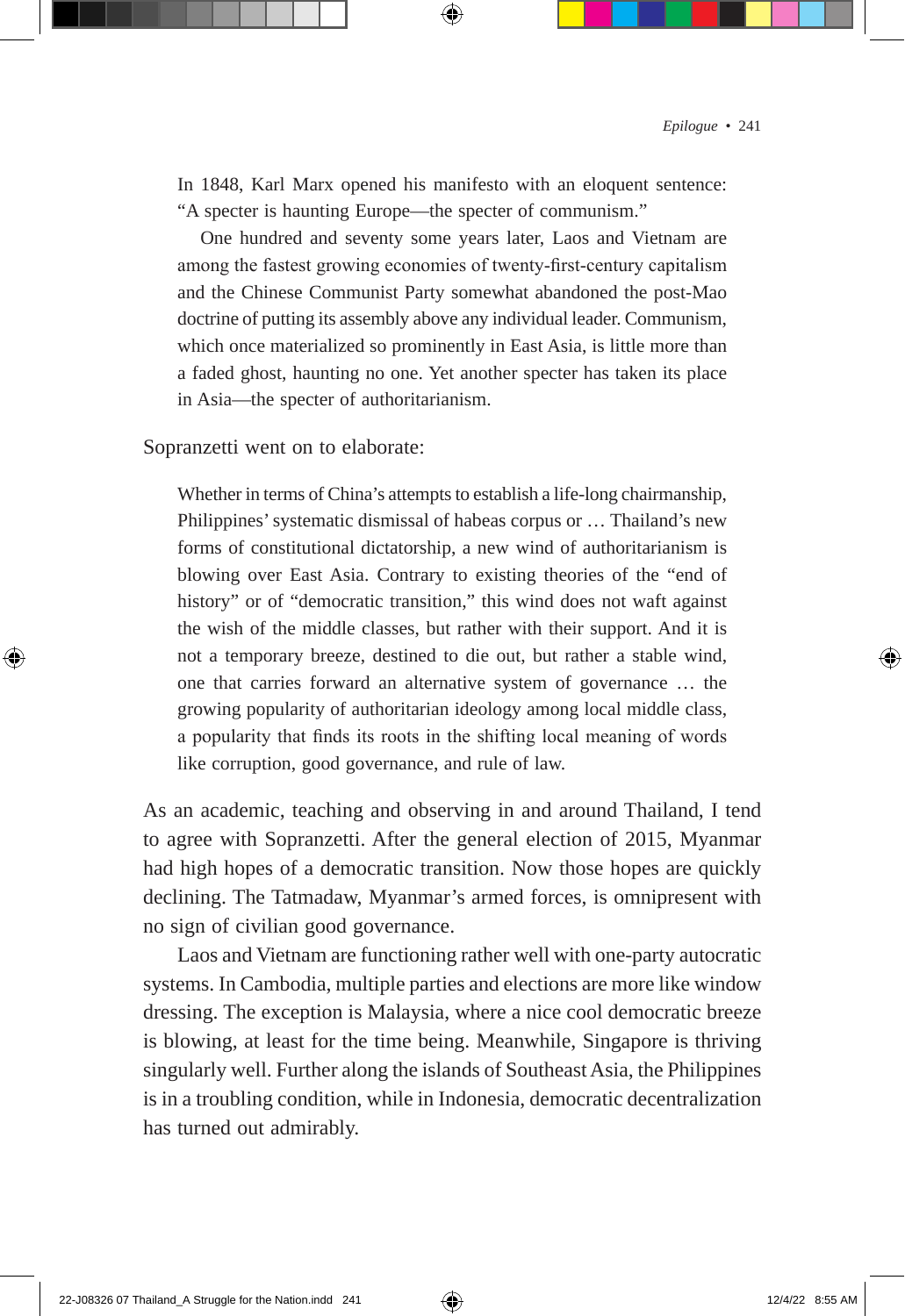Back to Thailand: yes, a spectre of authoritarianism is haunting us. As of now, with the passing of HM King Bhumibol, Rama IX, and the coronation of HM King Vajiralongkorn, Rama X, Thailand faces an uncertain future. After the disappointing 2006 coup, the subsequent coup of 22 May 2014 made the situation even more worrisome. Of course, coups are not novelties in Thailand, yet the ones of 2006 and 2014 were especially disruptive.

Now, Rama X's Thailand confronts many unprecedented problems. For example, royal succession from King Rama IX to King Rama X ran smoothly, but what happens next? More importantly, will HM Rama X follow the example set forth by his father of a democratic governmental regime with the king as head of state? Or he will innovate by transitioning to a non-democracy with the king as head of state? The answer remains to be seen.

And what of King Bhumibol's *barami*, the all-encompassing term for reverence, awe, and moral authority? Will it be transmitted to the newly crowned king and help him to become a force of balance and stability for Thailand?

Meanwhile, beyond Bangkok, especially in the North and Northeast, rural discontent is disquieting. The South Thailand insurgency, with political unrest in Malay-Muslim majority areas, is also worrisome.<sup>2</sup>

Thailand of HM King Rama X can no longer expect to routinely enjoy uncritical evaluation from international academics, human rights groups, and the international press. Students of the new generation born around the year 2000 appear to have unique individualist ideas about the nation and its destiny. Sporadic student activism in Bangkok and up-country is ubiquitous. Has change really arrived in Thailand?

In addition, innovative high-tech underground activism in cyberspace on Facebook, Twitter, YouTube, Line and Clubhouse increasingly targets the venerable establishment as well as long-revered *barami*, the monarchy and military. Electoral campaigns and proposals about republicanism and federalism, especially among Thai citizens living overseas, are seen as causes worth fighting for, to ensure the nation's future.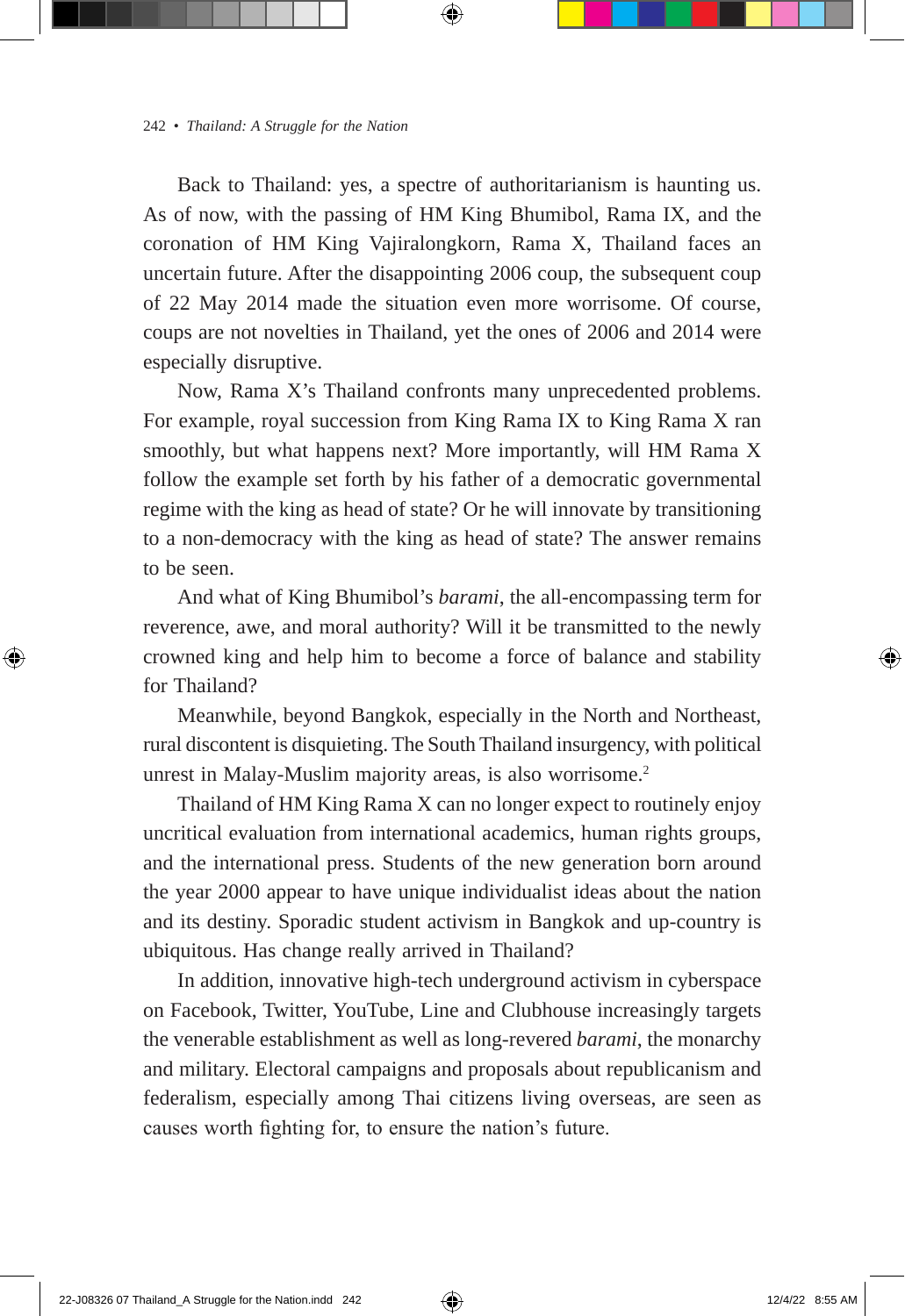Will present-day Thailand manage to survive these existential crises? Only time and history may tell.<sup>3</sup>

## **NOTES**

- 1. See Human Rights Watch, "Descent into Chaos: Thailand's 2010 Red Shirt Protests and the Government Crackdown", 3 May 2011. See also a critical view on Thai monarchy by Andrew MacGregor Marshall, *A Kingdom in Crisis: Thailand's Struggle for Democracy in the Twenty-First Century* (London: Zed Books, 2014).
- 2. See Patrick Jory, ed., *Ghosts of the Past in Southern Thailand: Essays on the History and Historiography of Patani* (Singapore: National University of Singapore, 2013).
- 3. See Paul M. Handley, "Getting into Seclusion: Can the Monarchy Survive Bhumibol?", in his *The King Never Smiles: A Biography of Thailand's Bhumibol Adulyadej* (New Haven and London: Yale University Press, 2006); also, his "Revisiting the King Never Smiles", in Pavin Chachavalpongpun, ed., *Coup King Crisis: A Critical Interregnum in Thailand*, Monograph 68 (New Haven: Yale Southeast Asia Studies, 2020). See Suchit Bunbongkarn, "Democracy and Monarchy in Thailand", and Kavi Chongkittavorn, "The Future of Thai Monarchy", in *Monarchy and Democracy in the 21st Century* (Bhutan: Bhutan Centre for Media and Democracy, 2009). See a provocative treatment on King Bhumibol in his twilight years by Serhat Unaldi, *Working Towards the Monarchy: The Politics of Space in Downtown Bangkok* (Honolulu: University of Hawai'i, 2016). See See also Peter Conradi, *The Great Survivors: How Monarchy Made It into the Twenty-First Century* (London: Alma Books, 2013).

 In addition, see Benedict Anderson's last article, published posthumous, "Riddles of Yellow and Red", *New Left Review* 97 (January–February 2016). In his last words about the contemporary Thai politics and the long conflict and fight of the last two decades. The late academic saw it as rather like the great Chinese literature of the *The Romance of the Three Kingdoms*:

Over the past fifty years, almost every Thai prime minister has been a *lukchin* [literally a son of a Chinese], like the monarchy itself. But this shared "Chinese ancestry" conceals bitter rivalries between the Teochew, Hokkien, Hakka and Hailamese. The positive side of this phenomenon is that Thailand has never experienced the kind of anti-Chinese mobilizations that have characterized the modern histories of Malaysia, Vietnam, Indonesia, Burma, and the Philippines. Capable, wealthy and ruthless